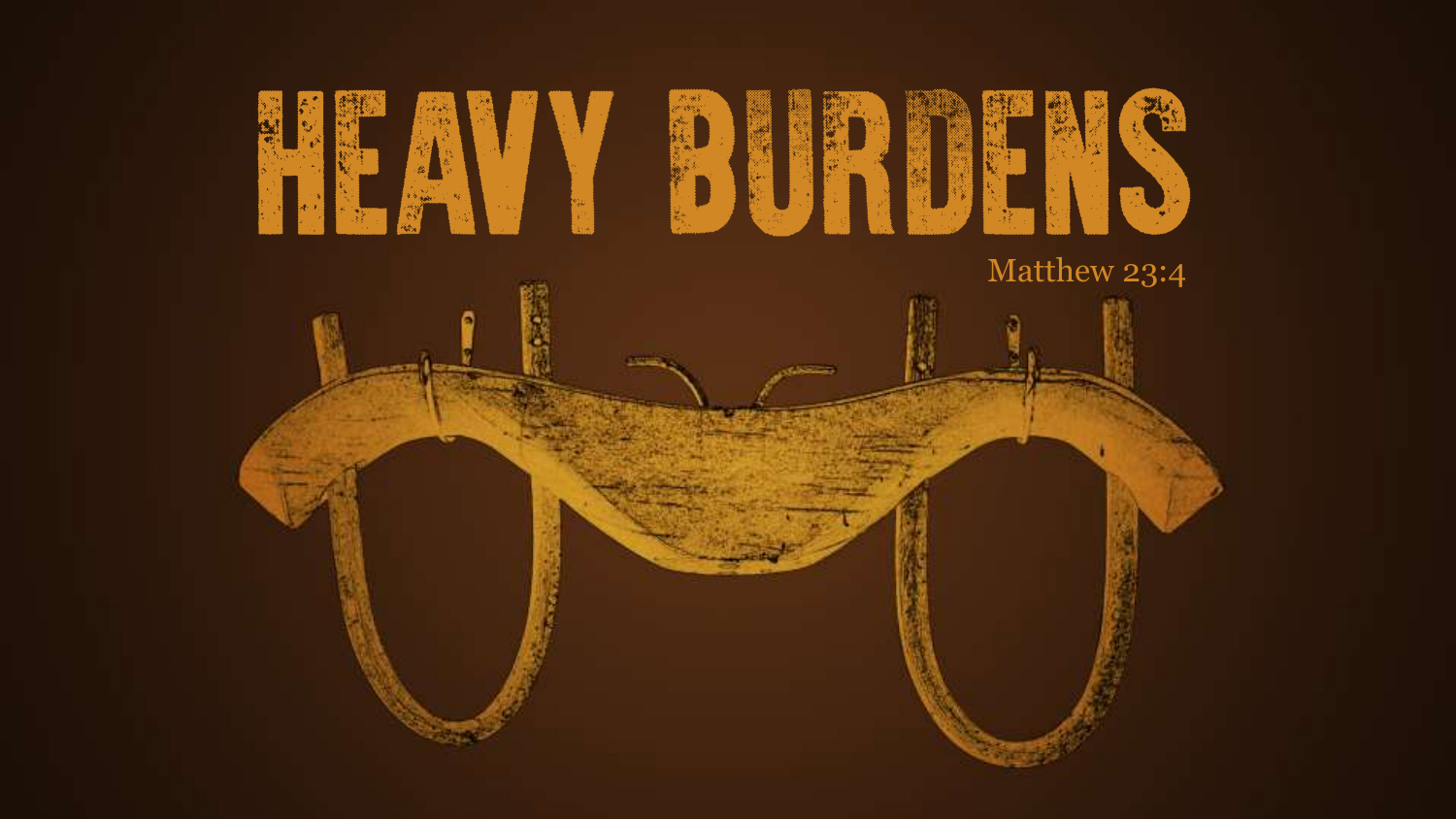

- God calls on our time and attention in many diverse ways (1 Thess. 5:17; 2 Tim. 2:15; Deut. 6:6-10).
- But divided attention is not sin (1 Cor. 7:32-34, 28).
- Failure to divide your attention could actually be sinful (Mk. 7:10-13; 1 Tim. 5:8).

It is men who create impossible ideals and call it sin when men fail (Matt. 23:4; 1 Jn. 5:3; Deut. 30:11).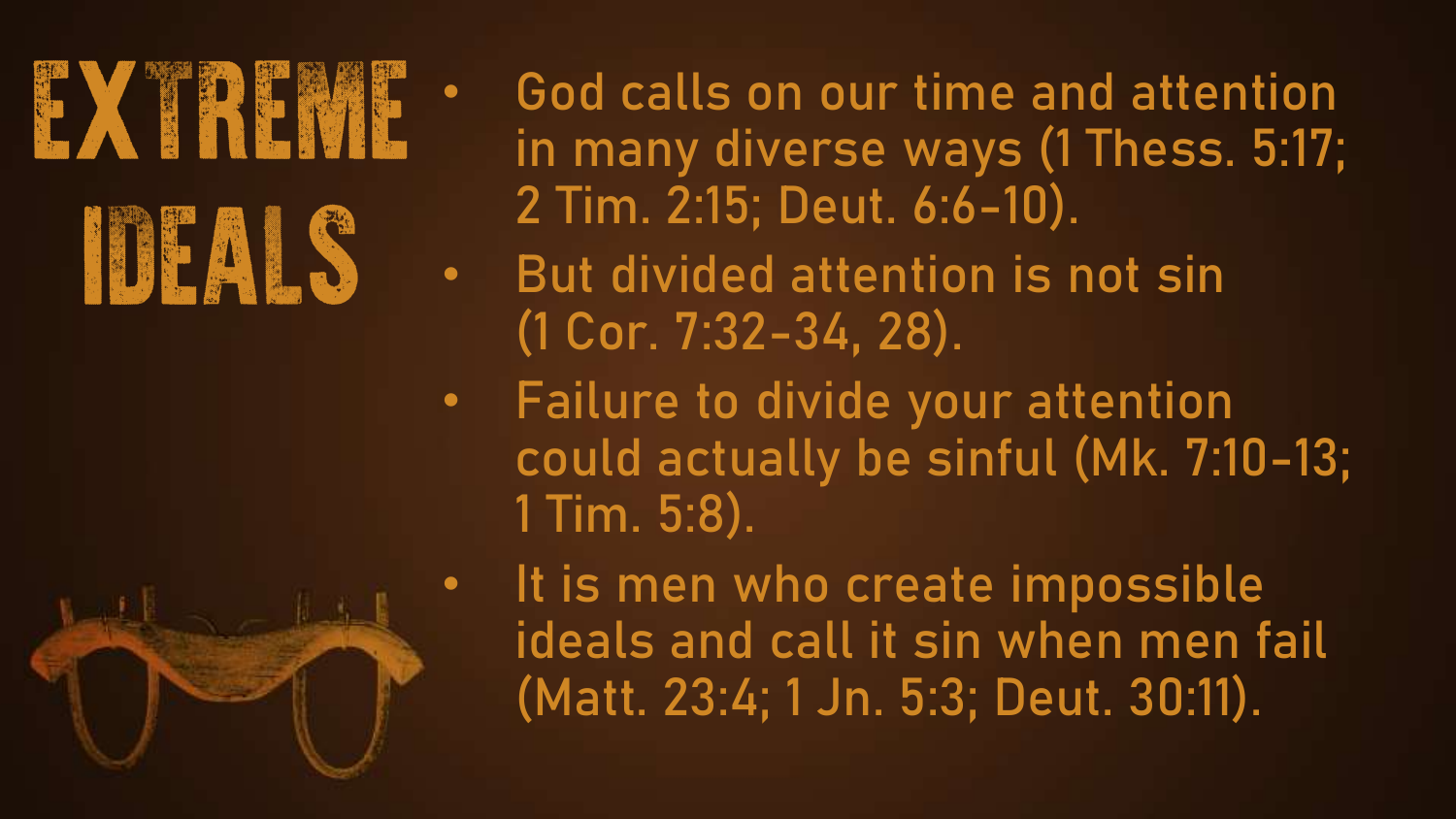

- Love for one another is an important aspect in dealing with sin (1 Pet. 4:8).
- Notice the role of hatred in the rest of the quote (Prov. 10:12).
	- We see the role of hatred and love in accusations of sin by the Pharisees (Matt. 12:7).

Love does not erase actual transgression, but it will abolish perceived sin (Rom. 12:9-21).